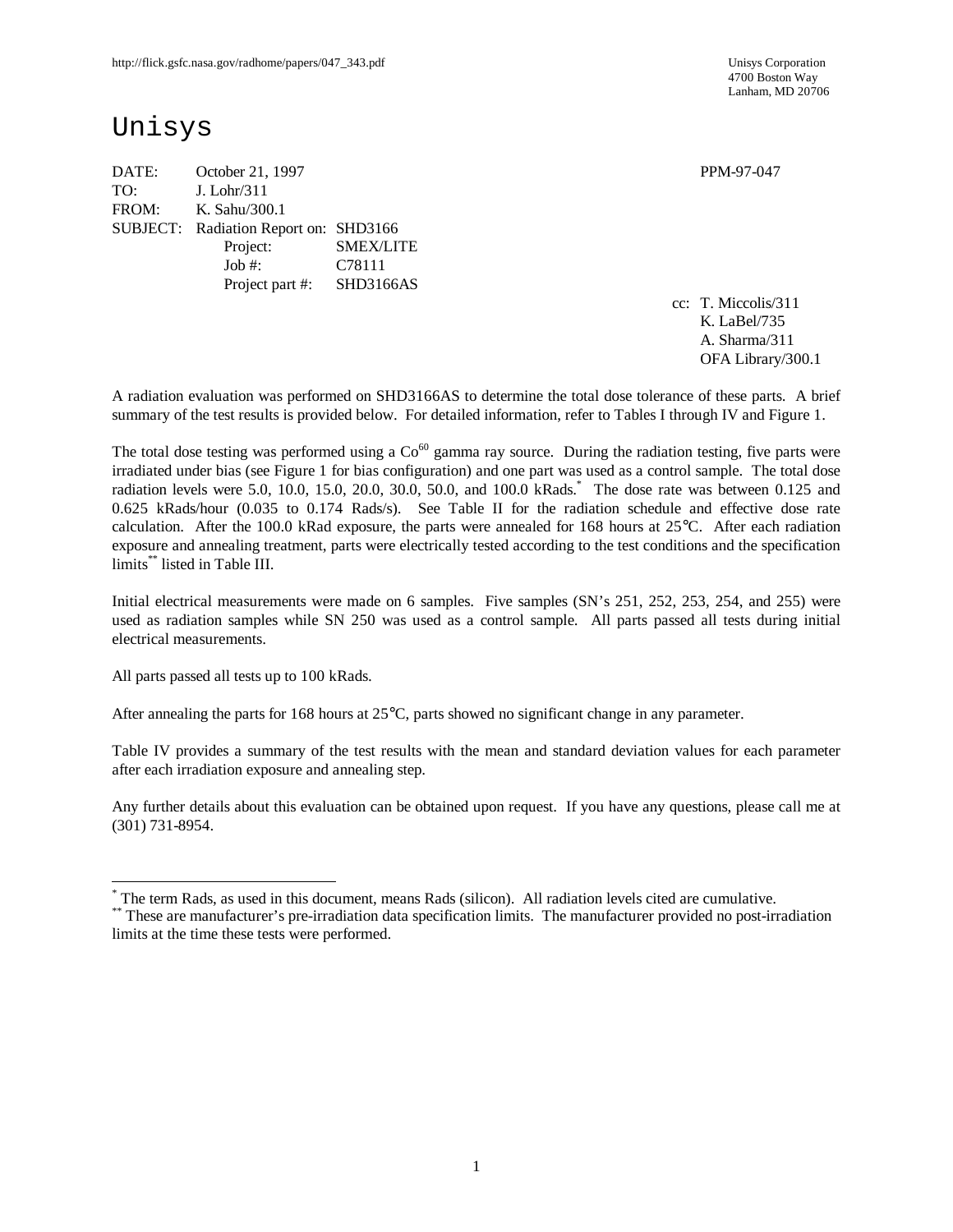#### \_\_\_\_\_\_\_\_\_\_\_\_\_\_\_\_\_\_\_\_\_\_\_\_\_\_\_\_\_\_\_\_\_\_\_\_\_\_\_\_\_\_\_\_\_\_\_\_\_\_\_\_\_\_\_\_\_\_\_\_\_\_\_\_\_\_\_\_\_\_\_\_\_\_\_\_\_\_\_\_\_\_\_\_\_\_\_\_\_\_\_\_ ADVISORY ON THE USE OF THIS DOCUMENT

The information contained in this document has been developed solely for the purpose of providing general guidance to employees of the Goddard Space Flight Center (GSFC). This document may be distributed outside GSFC only as a courtesy to other government agencies and contractors. Any distribution of this document, or application or use of the information contained herein, is expressly conditional upon, and is subject to, the following understandings and limitations:

(a) The information was developed for general guidance only and is subject to change at any time;

(b) The information was developed under unique GSFC laboratory conditions that may differ substantially from outside conditions;

(c) GSFC does not warrant the accuracy of the information when applied or used under other than unique GSFC laboratory conditions;

(d) The information should not be construed as a representation of product performance by either GSFC or the manufacturer;

(e) Neither the United States government nor any person acting on behalf of the United States government assumes any liability resulting from the application or use of the information.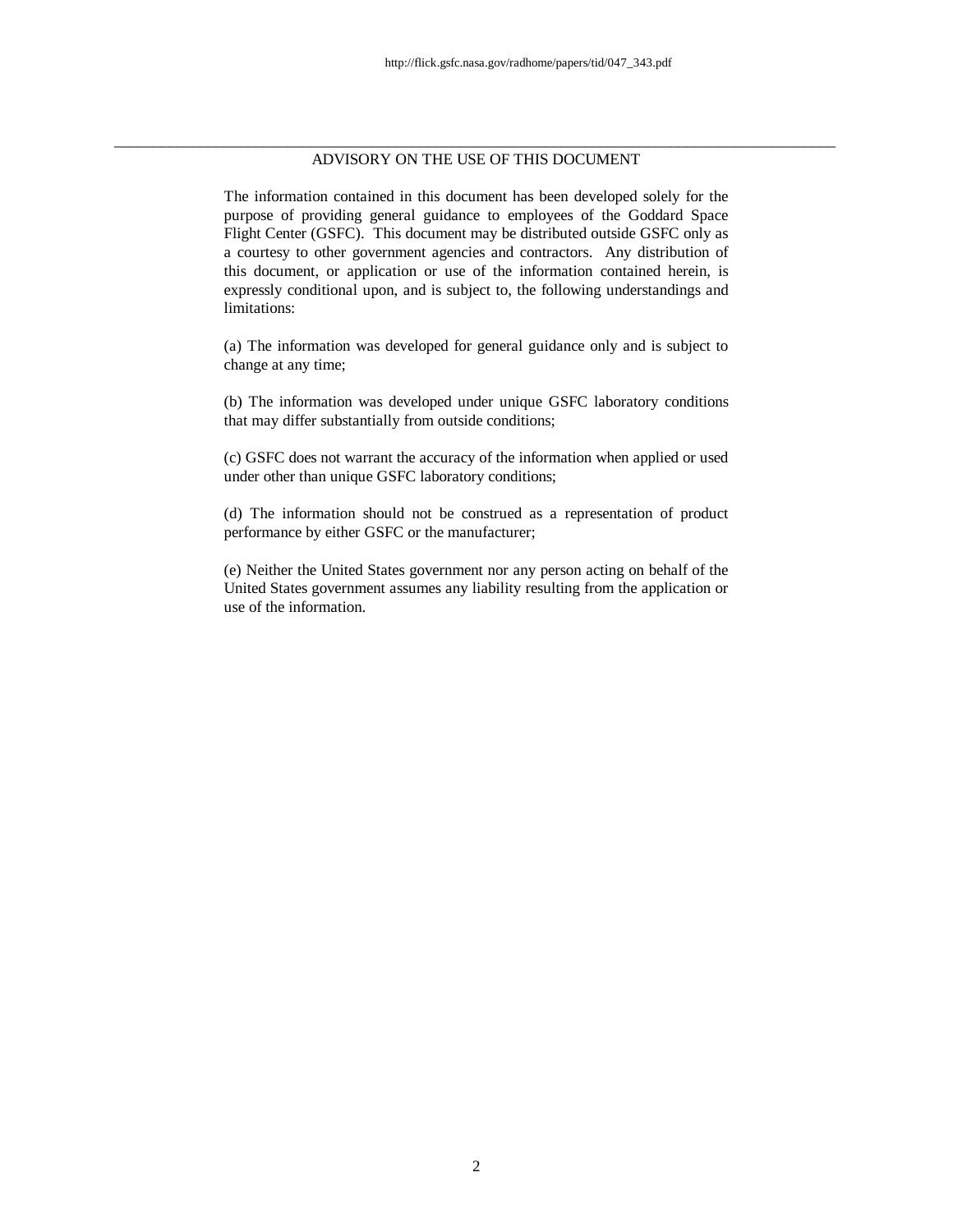## Figure 1. Radiation Bias Circuit for SHD3166AS



Notes:

- 1. Power supply voltage is 160V max.
- 2. Resistors are  $1k\Omega \pm 5\%, \frac{1}{2}W$ .
- 3.  $N = #$  of DUT in parallel.
- 4.  $I_{MAX} = 25\mu A$  per DUT.
- 5.  $I_{\text{TOTAL}} = N * I_{\text{MAX}} = 125 \mu \text{A}.$
- 6. Fuse =  $\frac{1}{4}$  A.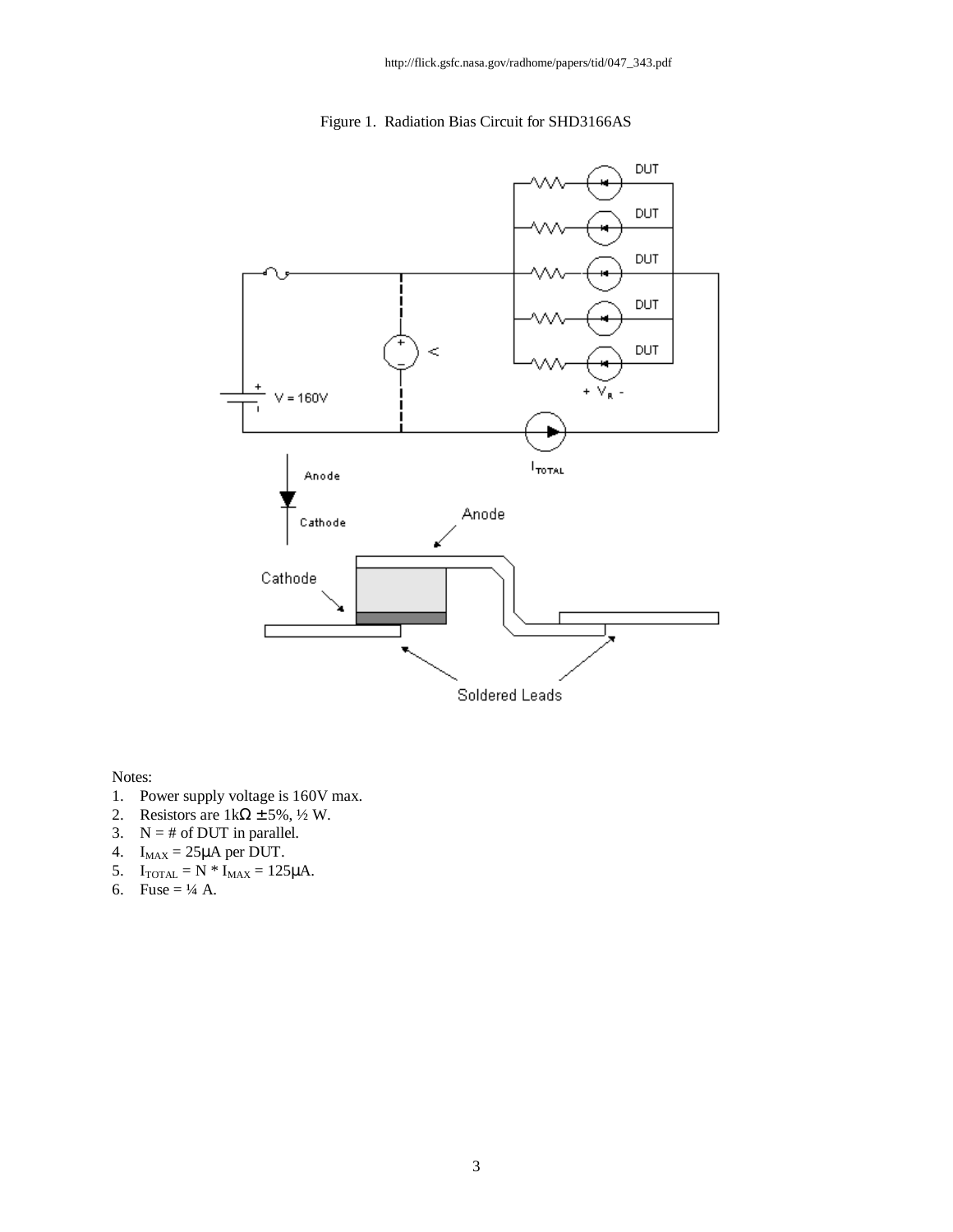| Generic Part Number:                        | SHD3166                     |
|---------------------------------------------|-----------------------------|
| <b>SMEX/LITE Part Number</b>                | <b>SHD3166AS</b>            |
| Charge Number:                              | C78111                      |
| Manufacturer:                               | Sensitron Semiconductor     |
| Lot Date Code (LDC):                        | 9706                        |
| <b>Quantity Tested:</b>                     | 6                           |
| Serial Number of Control Sample:            | 250                         |
| <b>Serial Numbers of Radiation Samples:</b> | 251, 252, 253, 254, and 255 |
| Part Function:                              | <b>Ultra Fast Rectifier</b> |
| Part Technology:                            | Bipolar                     |
| Package Style:                              | SH <sub>D</sub> 1           |
| Test Equipment:                             | Testronics                  |
| Test Engineer:                              | B. Chong                    |

## TABLE I. Part Information

• The manufacturer for this part guaranteed no radiation tolerance/hardness.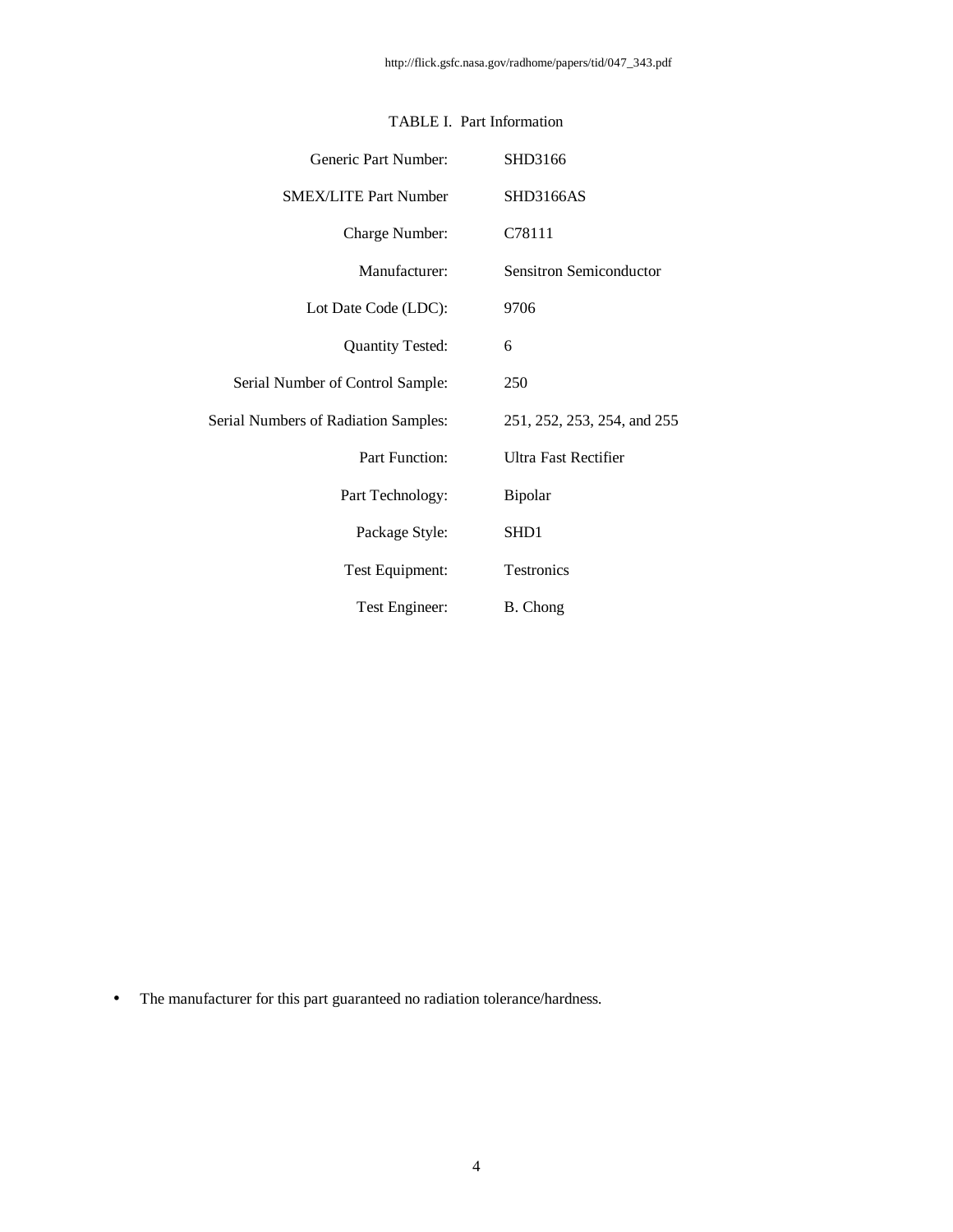|              | TABLE II. Radiation Schedule for SHD3166AS                                                                                                                                                            |  |
|--------------|-------------------------------------------------------------------------------------------------------------------------------------------------------------------------------------------------------|--|
|              |                                                                                                                                                                                                       |  |
|              |                                                                                                                                                                                                       |  |
|              |                                                                                                                                                                                                       |  |
|              |                                                                                                                                                                                                       |  |
|              |                                                                                                                                                                                                       |  |
|              |                                                                                                                                                                                                       |  |
|              |                                                                                                                                                                                                       |  |
|              |                                                                                                                                                                                                       |  |
|              |                                                                                                                                                                                                       |  |
|              |                                                                                                                                                                                                       |  |
| for testing. | Effective Dose Rate = 100,000 RADS/18 DAYS=231.5 RADS/HOUR=0.064 RADS/SEC<br>The effective dose rate is lower than that of the individual radiation steps as it takes into account the time necessary |  |

PARTS WERE IRRADIATED AND ANNEALED UNDER BIAS, SEE FIGURE 1.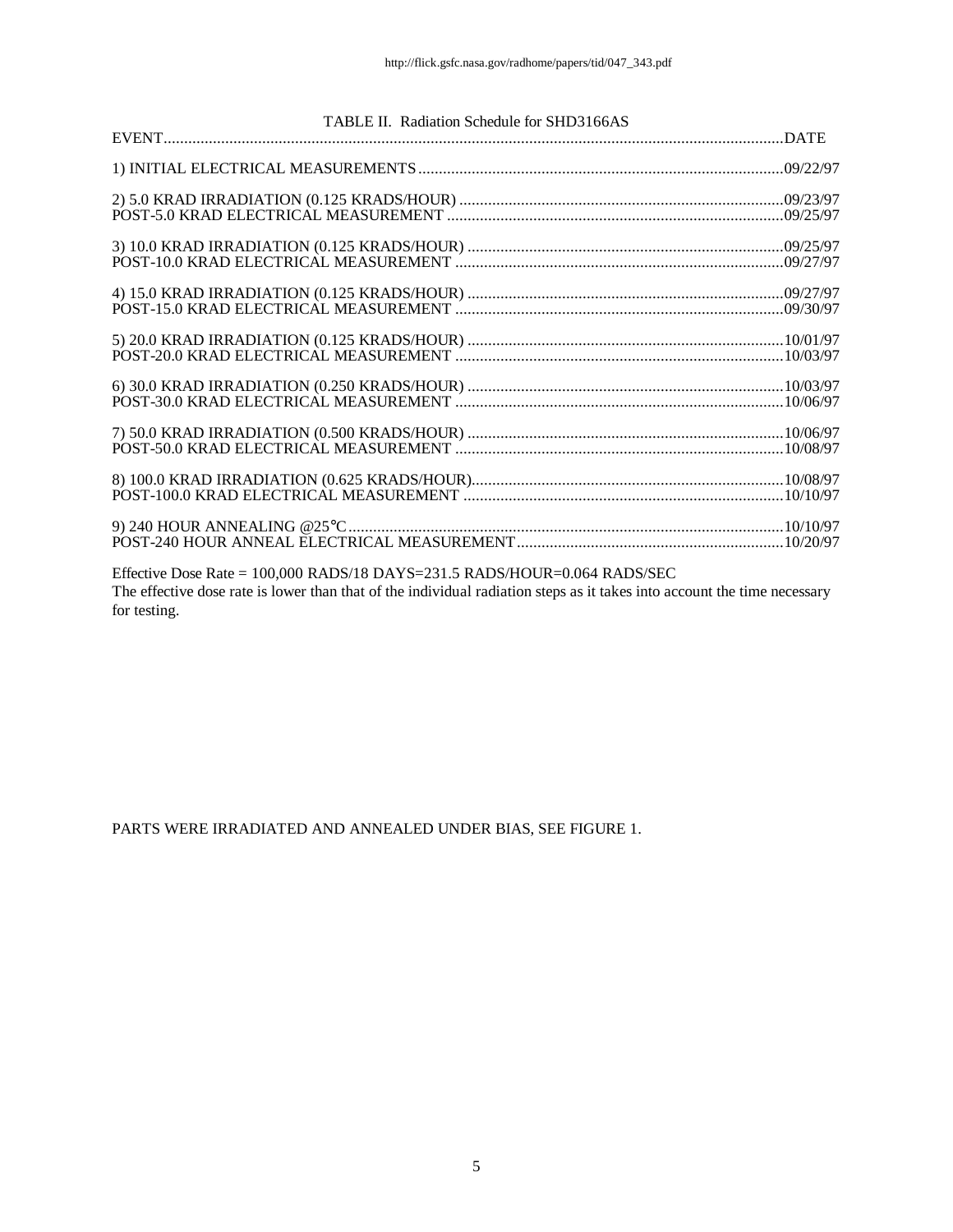| <b>Test</b> |                  |                          | Spec.      | Lim.  |
|-------------|------------------|--------------------------|------------|-------|
| #           | <b>Parameter</b> | Units Test Conditions /2 | min        | max   |
| 01          | VF               | $V I_F = 20A$            |            | 0.975 |
| 02          | ΙR               | $mN = 200V$              |            | 25    |
| 03          | VBR              | $V I = 25mA$             | <b>200</b> |       |

### Table III. Electrical Characteristics of SHD3166AS /1

Note:

1/ These are the manufacturer's non-irradiated data sheet specification limits. The manufacturer provided no postirradiation limits at the time the tests were performed.

 $2/ -41.25V < V_{IN} < -4.25V$  unless otherwise noted.